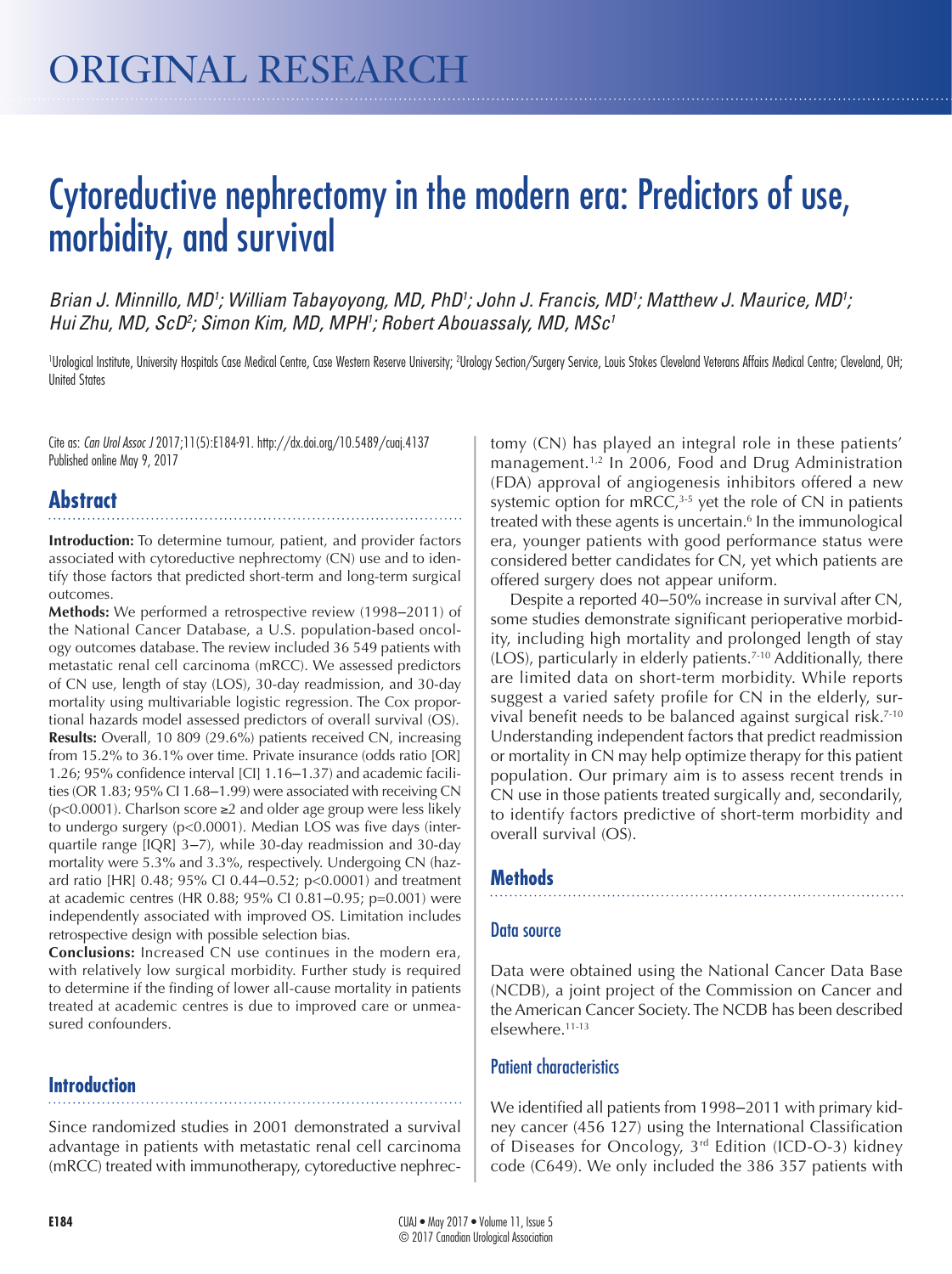histologically confirmed RCC, excluding patients with concomitant malignancies (n=94 230). The final study population included only patients with metastatic disease beyond regional lymphatics (n=36 549). The cTxNxM1-3 classification is based on T, N, and M elements as defined by the American Joint Committee on Cancer (AJCC). CN was defined using the surgery-to-primary-site codes. (n=10 809).

#### Objective and endpoints

Our primary aim was to assess changes in CN use and to determine factors associated with the decision to treat surgically in the immunological and targeted therapy era. Our secondary aim was to assess short-term surgical outcomes, such as 30-day readmission rate, 30-day mortality, and LOS in those who underwent CN (n=10 809). Finally, we examined OS data in patients with a minimum of five years of follow up (n=20 793).

#### Statistical analysis

We compared continuous variables using the student t-test and categorical variables using chi-square test. We used multivariable logistic regression to assess for independent predictors of CN use, readmission rates, and mortality in those who had surgery. Odds ratio (OR) estimates and 95% confidence intervals (CI) were obtained for all levels. Logistic model calibration and discrimination were assessed with Hosmer-Lemeshow. We used Kaplan-Meier method to examine unadjusted survival and Cox proportional hazard regression to examine the adjusted effect of CN on OS. Independent variables used for each outcome measure were: diagnosis year, age, sex, geographic location, Charlson/Deyo comorbidity score,<sup>14</sup> facility type, insurance status, and tumour characteristics. Statistical significance was defined as p values less than 0.05. All analyses were done using SAS v9.3 (SAS Institute Inc. Cary, NC, U.S).

### **Results**

#### Baseline descriptive data

We identified 36 549 patients with mRCC from January 1998 to December 2011. Table 1 displays patient demographics and tumour characteristics. Median age at diagnosis was 64 years (interquartile range [IQR] 55–73 years), with 65.4% male and 34.0% greater than or equal to 70 years of age. Most patients were treated at comprehensive community cancer programs (50.9%), followed by academic centres (35.0%). Most patients had tumours larger than 7 cm and 8% of them were greater than 14 cm. Overall, 29.6% (10 809) underwent CN, with an increase in the proportion undergoing surgery

from 15.2% in 1998 to a peak of 38% in 2008, and subsequently remained stable at approximately 36% (Fig. 1).

#### Predictors of surgery

After adjusting for covariates, patients with private insurance (OR 1.26; 95% CI 1.16‒1.37; p<0.0001) and those treated at academic centres (OR 1.83; 95% CI 1.68‒1.99; p<0.0001) were associated with receiving CN. Larger tumour size was associated with increased chance of surgery (p<0.0001). Charlson/Deyo score ≥2 and increasing age were associated with decreased odds of undergoing surgery (p<0.0001; Table 2).

#### Short-term surgical outcomes

In those who underwent CN, median LOS was five days  $( IQR 3-7)$ . The 30-day readmission and 30-day mortality rates were 5.3% and 3.3%, respectively. Overall, 30-day readmission rate remained relatively stable, while 30-day mortality rate was downtrending, approaching statistical significance (p=0.06; Fig. 2).

After adjusting for confounders, Charlson/Deyo score ≥2 (OR 1.71; 95% CI 1.02–2.84; p=0.03), sarcomatoid histology (OR 2.68; 95% CI 1.80‒3.99; p=0.0004), tumours >14 cm (OR 2.06; 95% CI 1.10‒3.85; p=0.0002), and advanced age (70‒79 and >80 years-old) were associated with increased 30-day mortality. Those treated at comprehensive community cancer programs (OR 0.49; 95% CI 0.31–0.77; p=0.01) or academic centres (OR 0.48; 95% CI 0.31-0.76; p=0.01) were the only covariates associated with decreased mortality within 30 days of surgery (Table 2). Sacromatoid histology and Western geographical location were associated with increased and decreased 30-day readmission, respectively.

#### Overall survival

Data from 199-2006 showed that 5176 (24.9%) of the 20 793 patients with mRCC underwent CN. Median OS was 5.8 months (IQR 2.2–15.7). Unadjusted median survival in those who had CN was 15.2 months (IQR  $6.2-38.7$ ), and 4.3 months (IQR 1.7–10.9) for those who did not have CN (Fig. 3).

After adjusting for confounders, Cox proportional hazard model revealed that CN was independently associated with improved OS (hazard ratio [HR] 0.48; 95% CI 0.44-0.52; p<0.0001). Patients treated at academic centres (HR 0.88; 95% CI 0.81 $-0.95$ ; p=0.001) had improved survival compared to those treated at community programs. Conversely, older age (70‒79, >80 years), higher Charlson/Deyo score, higher tumour T-stage, grade, size and sarcomatoid histology were associated with decreased OS (Table 3).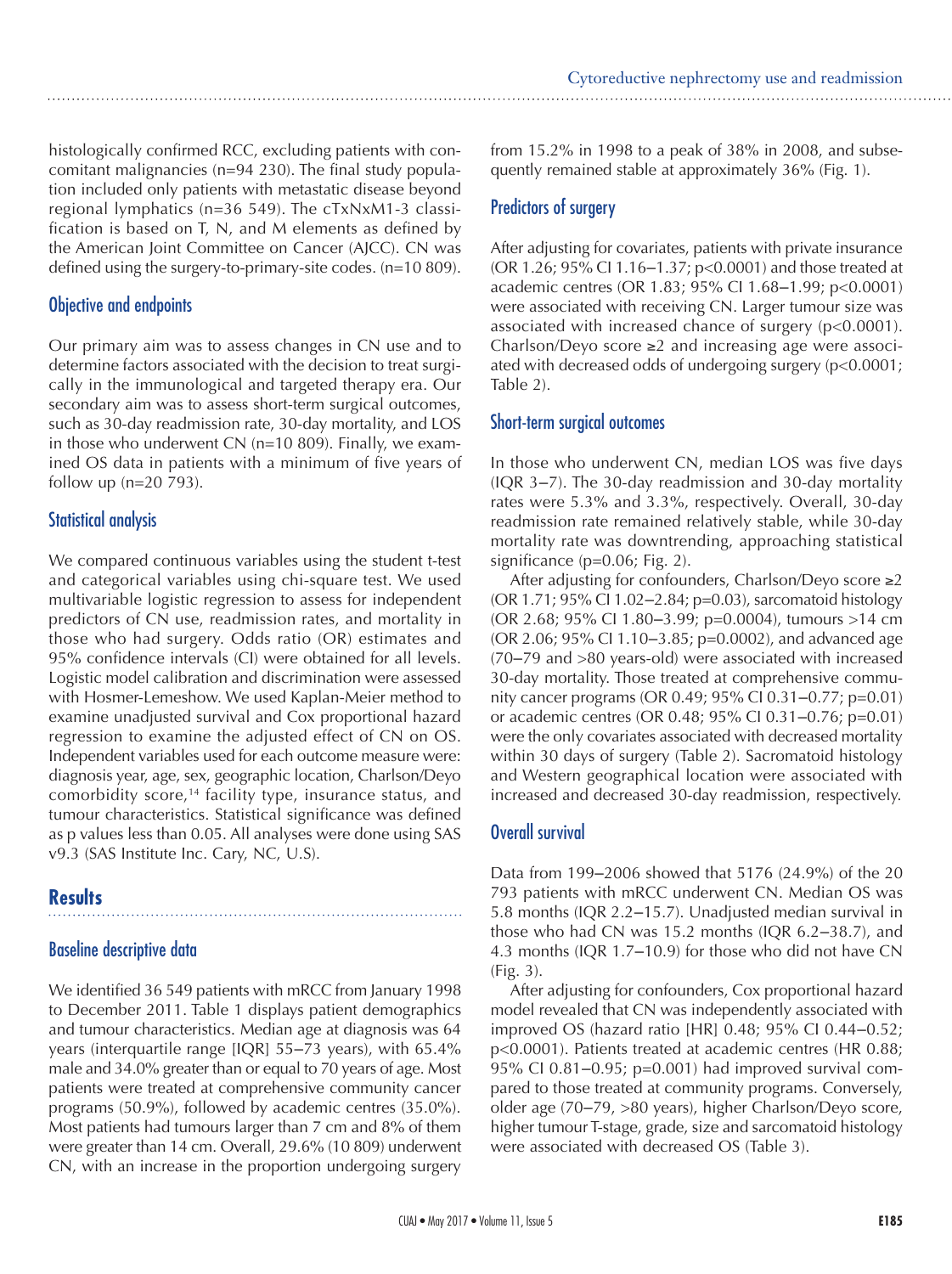#### Minnillo et al.

| nephrectomy                              |                                  |                                                 |                                      |          |  |
|------------------------------------------|----------------------------------|-------------------------------------------------|--------------------------------------|----------|--|
| Variable                                 | All patients with<br>mRCC, n (%) | <b>Patients not treated</b><br>with CN, $n$ (%) | Patients treated with CN,<br>$n$ (%) | p        |  |
| No. of patients (%)                      | 36 549                           | 25 740 (70.4)                                   | 10 809 (29.6)                        |          |  |
| $Age - median (IQR)$                     | 64 (55–73)                       | 66 (57 - 75)                                    | $60(52 - 67)$                        |          |  |
| Age categories in yrs                    |                                  |                                                 |                                      |          |  |
| $50$                                     | 4501 (12.3)                      | 2609 (10.1)                                     | 1892 (17.5)                          |          |  |
| $50 - 59$                                | 9042 (24.7)                      | 5564 (21.6)                                     | 3478 (32.2)                          |          |  |
| $60 - 69$                                | 10 574 (28.9)                    | 7214 (28.0)                                     | 3360 (31.1)                          | < 0.0001 |  |
| $70 - 79$                                | 8189 (22.4)                      | 6442 (25.0)                                     | 1747 (16.2)                          |          |  |
| $\geq 80$                                | 4243 (11.6)                      | 3911 (15.2)                                     | 332(3.1)                             |          |  |
| Histology                                |                                  |                                                 |                                      |          |  |
| RCC NOS                                  | 24 530 (67.1)                    | 19 718 (76.6)                                   | 4812 (44.5)                          |          |  |
| Clear-cell adenocarcinoma                | 9089 (24.9)                      | 4607 (17.9)                                     | 4482 (41.5)                          |          |  |
| Sarcomatoid RCC                          | 1641 (4.5)                       | 771 (3.0)                                       | 870 (8.1)                            |          |  |
| Papillary adenocarcinoma                 | 909(2.5)                         | 475 (1.9)                                       | 434 (4.0)                            | < 0.0001 |  |
| Chromophobe RCC                          | 190(0.5)                         | 86(0.3)                                         | 104(1.0)                             |          |  |
| Collecting duct carcinoma                | 163(0.5)                         | 62(0.3)                                         | 101(1.0)                             |          |  |
| Cyst associated RCC                      | 27(0.1)                          | 21(0.1)                                         | 6(0.1)                               |          |  |
| Gender                                   |                                  |                                                 |                                      |          |  |
| Male                                     | 23 888 (65.4)                    | 16 415 (63.8)                                   | 7473 (69.1)                          | < 0.0001 |  |
| Female                                   | 12 661 (34.6)                    | 9325 (36.2)                                     | 3336 (30.9)                          |          |  |
| Race                                     |                                  |                                                 |                                      |          |  |
| White                                    | 31 484 (86.1)                    | 21 884 (85.0)                                   | 9600 (88.8)                          |          |  |
| <b>Black</b>                             | 3615 (9.9)                       | 2834 (11.1)                                     | 781 (7.2)                            | < 0.0001 |  |
| Other                                    | 1450 (4.0)                       | 1022(4.0)                                       | 428 (4.0)                            |          |  |
| Hospital type                            |                                  |                                                 |                                      |          |  |
| Community cancer program                 | 4015 (11.0)                      | 3107 (12.1)                                     | 908 (8.4)                            |          |  |
| Comprehensive community cancer program   | 18 605 (50.9)                    | 13 704 (53.2)                                   | 4901 (45.3)                          | < 0.0001 |  |
| Academic/NCI comprehensive cancer centre | 12 807 (35.0)                    | 8039 (31.2)                                     | 4768 (44.1)                          |          |  |
| Other cancer programs                    | 1122(3.1)                        | 890 (3.5)                                       | 232(2.2)                             |          |  |
| Geographic location                      |                                  |                                                 |                                      |          |  |
| <b>Midwest</b>                           | 9670 (26.5)                      | 6727 (26.1)                                     | 2943 (27.2)                          |          |  |
| Northeast                                | 7265 (19.9)                      | 5144 (20.0)                                     | 2121 (19.6)                          | < 0.04   |  |
| South                                    | 13 566 (37.1)                    | 9648 (37.5)                                     | 3918 (36.3)                          |          |  |
| West                                     | 6048 (16.5)                      | 4221 (16.4)                                     | 1827 (16.9)                          |          |  |
| Insurance status                         |                                  |                                                 |                                      |          |  |
| Private/managed care                     | 17 131 (51.1)                    | 10 605 (45.2)                                   | 6526 (65.0)                          | < 0.0001 |  |
| Medicare/Medicaid                        | 16 394 (48.9)                    | 12 874 (54.8)                                   | 3520 (35.0)                          |          |  |
| Charlson/Deyo score                      |                                  |                                                 |                                      |          |  |
| 0                                        | 17 943 (71.9)                    | 11 639 (70.4)                                   | 6304 (74.9)                          |          |  |
| 1                                        | 4986 (20.0)                      | 3320 (20.1)                                     | 1666 (19.8)                          | < 0.0001 |  |
| 2                                        | 2026 (8.1)                       | 1578 (9.5)                                      | 448 (5.3)                            |          |  |
| Tumour size                              |                                  |                                                 |                                      |          |  |
| $<$ 4 cm                                 |                                  |                                                 |                                      |          |  |
| 4-7 cm                                   | 2887 (7.9)                       | 2144 (8.3)                                      | 743 (6.9)                            |          |  |
|                                          | 7489 (20.5)                      | 5251 (20.4)                                     | 2238 (20.7)                          |          |  |
| 8-10 cm                                  | 8530 (23.3)                      | 5285 (20.5)                                     | 3245 (30.0)                          | < 0.0001 |  |
| $11 - 14$ cm                             | 6793 (18.6)                      | 3974 (15.4)                                     | 2819 (26.1)                          |          |  |
| $>14$ cm                                 | 2928 (8.01)                      | 1655 (6.43)                                     | 1273 (11.8)                          |          |  |
| Unknown                                  | 7922 (21.7)                      | 7431 (28.9)                                     | 491 (4.5)                            |          |  |

# Table 1. Patient and tumour characteristics in patients with mRCC and patients treated with and without cytoreductive

CN: cytoreductive nephrectomy; IQR: interquartile range; mRCC: metastatic renal cell carcinoma; NOS: not otherwise specified; NCI: national cancer institute.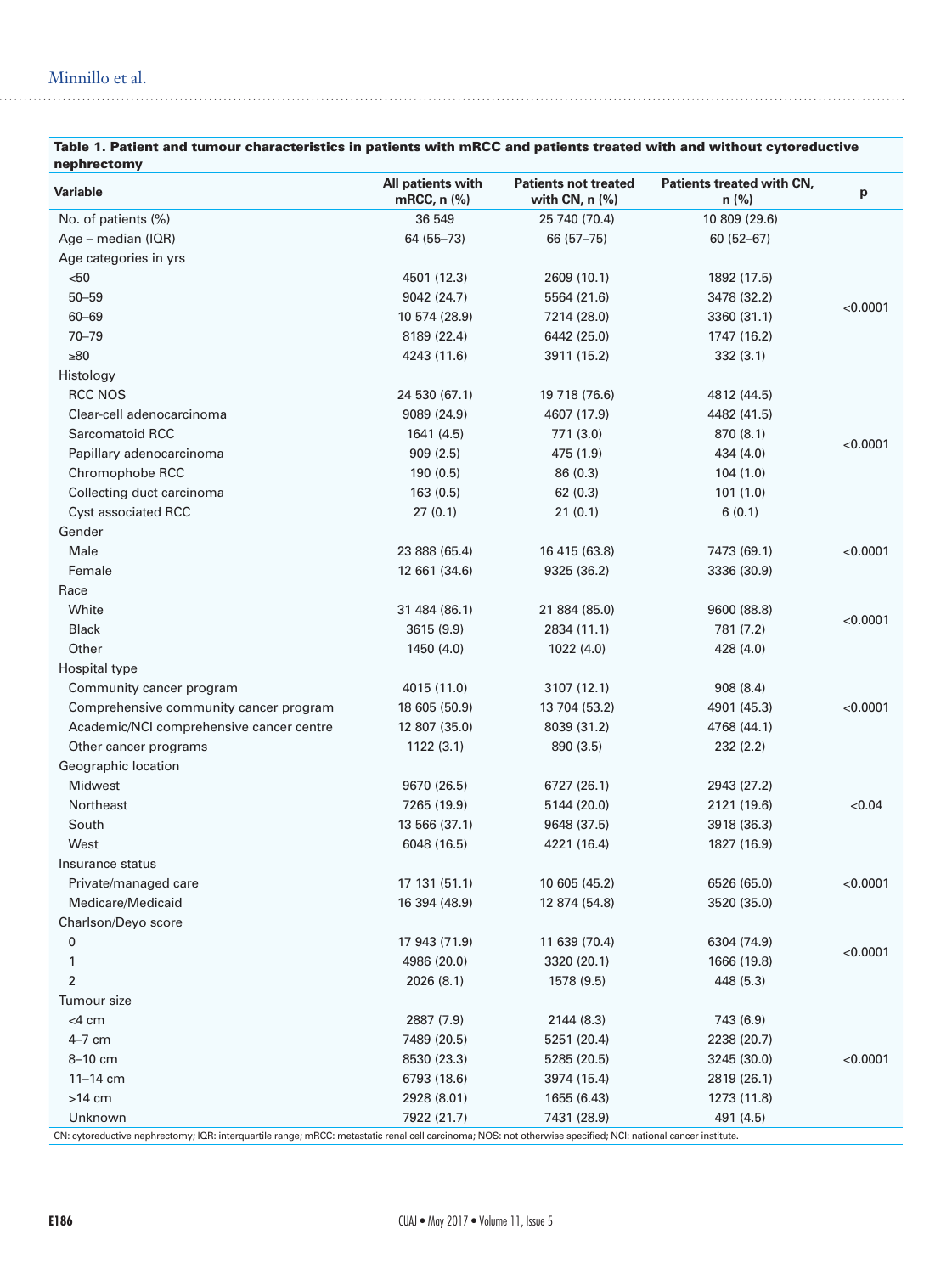

*Fig. 1.* Yearly use of cytoreductive nephrectomy (CN) from 1998–2011; mRCC: metastatic renal cell carcinoma.

#### **Discussion**

Patients initially diagnosed with metastatic disease have a poor prognosis, with an estimated one-year and five-year survival of 50% and 10–20%, respectively.<sup>15-17</sup> Current European and National Comprehensive Cancer Network (NCCN) guidelines recommend CN followed by systemic therapy for mRCC in those fit for surgery with a resectable primary and multiple metastases;16,18 however, the potential survival benefit of CN should be balanced against perioperative risk, as several reports suggest a variable safety profile for CN, particularly in the elderly.<sup>7-10</sup> To better understand these issues, our study used a comprehensive nationwide cancer outcomes database to investigate predictors for CN use, short-term outcomes, and long-term survival

Rates of CN use increased from 15.2% to 36.1% during the study period. With the introduction of immunotherapy, CN use increased from 23% to 27% following the publication of two randomized, controlled trials in 2001 demonstrating a survival advantage in patients with mRCC treated with CN.1,2 With the introduction of targeted molecular therapies, CN use increased from 30% in 2005 to 38% in 2008. In contrast, previous reports using Surveillance, Epidemiology, and End Results (SEER) data showed a 30.5-44.5% CN ue rate in the immunotherapy era,<sup>19,20</sup> and a decline in use to 36% in the targeted molecular therapy era.<sup>21,22</sup> The SEER registry represents 26% of the U.S. population, while the NCDB database captures 70% of all newly diagnosed cancers. This could explain the discrepancy and suggests that our results are more reflective of CN use in the U.S.

We identified patient and hospital characteristics that were associated with CN use. Our data demonstrate that increasing tumour size and treatment at an academic facility were associated with CN. In contrast, older patients were less likely to be managed surgically, consistent with prior reports demonstrating that increasing age is inversely associated with CN.<sup>19,23</sup> Patients with private insurance were more likely to receive surgery. While this may be related to increased reimbursement rates, this could also be due to unmeasured confounders.

Short-term outcomes in the surgical group demonstrated that the 30-day readmission, 30-day mortality, and overall LOS were relatively low. Mortality decreased slightly over the study period, although not significantly. Our analysis demonstrated a 5.3% unplanned readmission rate. Sarcomatoid histology was the only predictor of 30-day readmission. Patients with sarcomatoid histology generally have more advanced disease

and worse outcomes, which may explain the increased readmission rate. Notably, age, gender, comorbidity, hospital type, and tumour size were not predictors of readmission. Additionally, if a patient was readmitted within 30 days, the patient did not have an increased 30-day mortality. We are not aware of any previous reports documenting readmission rates after CN. This deserves emphasis, as hospital readmissions are a target improvement area in the U.S. Patient Protection and Affordable Care Act, with Centres for Medicare and Medicaid Services already decreasing reimbursement in select scenarios.<sup>24</sup>

We also observed that patient age, comorbidities, and tumour size were associated with perioperative mortality. In our cohort, patients aged 70–79 years and >80 years had an increased risk of 30-day mortality and had a 15% and 36%, respectively, worse OS after accounting for other factors. These data are consistent with previous reports using M.D. Anderson and National Inpatient Sample cohorts demonstrating patients older than 75 years of age had an increased 30-day mortality compared to patients younger than 75 years.<sup>9,10</sup> Overall health status was also an important predictor, as a Charlson/Deyo score ≥2 was associated with increased 30-day mortality. Tumour size >14 cm and sarcomatoid histology were also associated with increased 30-day mortality. In addition, we found that treatment at comprehensive community cancer programs or academic centres were the only factors associated with decreased 30-day mortality. Although these differences may be related to unmeasured confounders, they may also be related to more intensive perioperative monitoring, selection/referral bias, and higher surgeon volume at these facilities.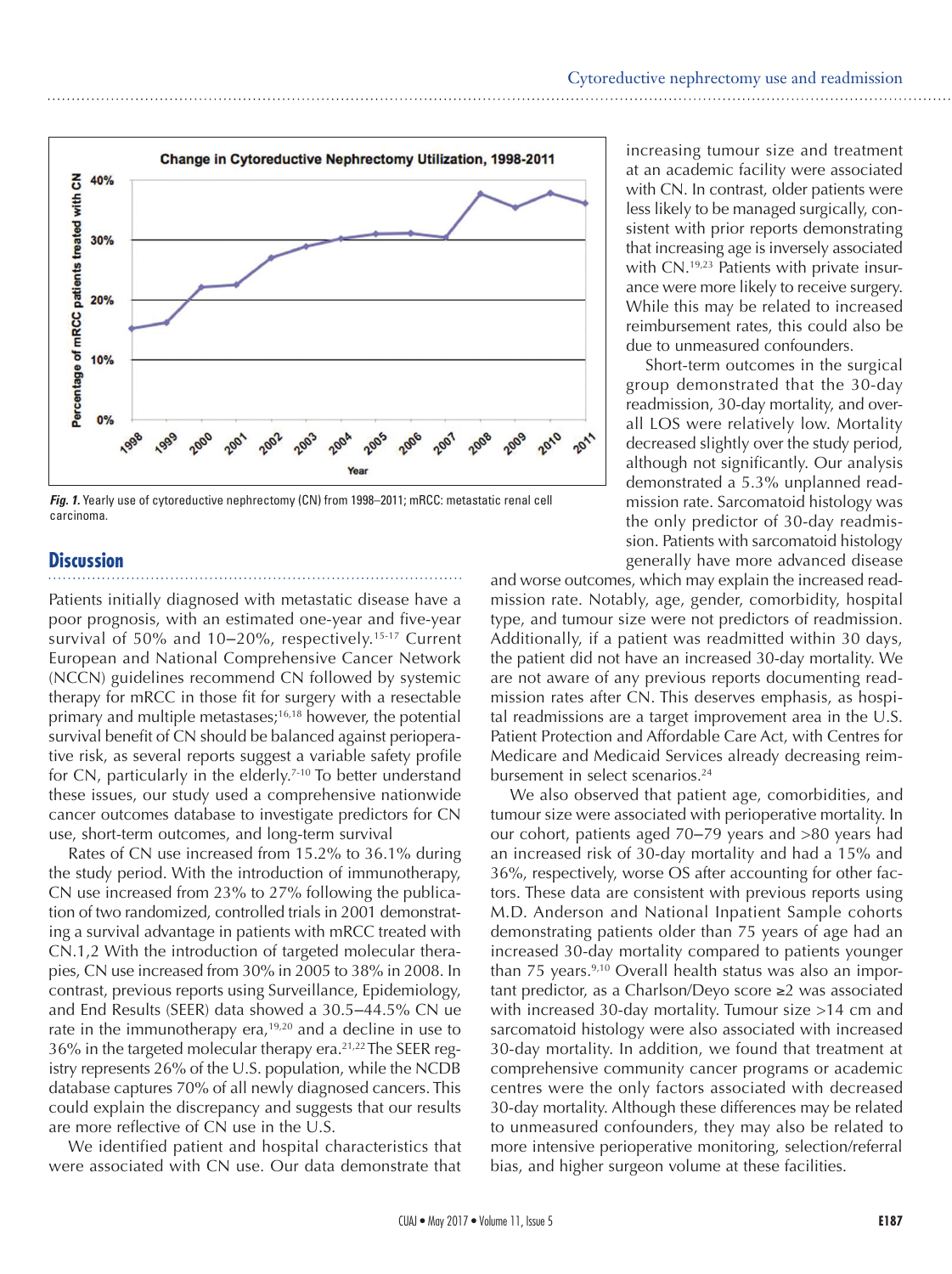| readmission, and ou-day mortanty         |                               |                                   |                                 |
|------------------------------------------|-------------------------------|-----------------------------------|---------------------------------|
| <b>Variable</b>                          | <b>Surgery OR</b><br>(95% CI) | 30-day readmission OR<br>(95% CI) | 30-day mortality OR<br>(95% CI) |
| Age categories                           |                               |                                   |                                 |
| <50 (referent)                           |                               |                                   |                                 |
| $50 - 59$                                | $0.80(0.72 - 0.89)$           | $0.94(0.68 - 1.28)$               | $1.26(0.75 - 2.12)$             |
| $60 - 69$                                | $0.65(0.58 - 0.72)$           | $0.80(0.57 - 1.12)$               | $1.22(0.71 - 2.10)$             |
| $70 - 79$                                | $0.46(0.40 - 0.53)$           | $0.92(0.61 - 1.40)$               | 2.08 (1.14-3.79)                |
| $\geq 80$                                | $0.16(0.13 - 0.19)$           | $1.03(0.56 - 1.88)$               | 4.82 (2.39-9.71)                |
| Histology                                |                               |                                   |                                 |
| Clear-cell adenocarcinoma (referent)     |                               |                                   |                                 |
| Sarcomatoid RCC                          | $0.96(0.85 - 1.10)$           | $1.99(1.45 - 2.75)$               | $2.68(1.80 - 3.99)$             |
| Gender                                   |                               |                                   |                                 |
| Male (referent)                          |                               |                                   |                                 |
| Female                                   | $0.97(0.91 - 1.04)$           | $1.15(0.92 - 1.42)$               | $1.05(0.78 - 1.41)$             |
| Race                                     |                               |                                   |                                 |
| White (referent)                         |                               |                                   |                                 |
| <b>Black</b>                             | $0.55(0.49 - 0.62)$           | $1.10(0.75 - 1.62)$               | $1.63(1.02 - 2.61)$             |
| Other                                    | $0.88(0.75 - 1.04)$           | $1.16(0.68 - 1.97)$               | $0.62$ (0.25-1.54)              |
| Hospital type                            |                               |                                   |                                 |
| Community cancer program (referent)      |                               |                                   |                                 |
| Comprehensive community cancer program   | $1.10(0.98 - 1.23)$           | $1.31(0.87 - 1.99)$               | $0.49(0.31 - 0.77)$             |
| Academic/NCI comprehensive cancer centre | $1.83(1.68 - 1.99)$           | $0.94(0.61 - 1.43)$               | $0.48(0.31 - 0.76)$             |
| Other cancer programs                    | $0.87(0.66 - 1.15)$           | $0.61(0.18 - 2.07)$               | $0.45(0.10-1.97)$               |
| Geographic location                      |                               |                                   |                                 |
| Northeast (referent)                     |                               |                                   |                                 |
| Midwest                                  | $1.20(1.09 - 1.33)$           | $0.85(0.64 - 1.14)$               | $1.03(0.68 - 1.55)$             |
| South                                    | $1.24(1.12 - 1.34)$           | $0.82(0.62 - 1.08)$               | $0.91(0.60 - 1.37)$             |
| West                                     | $1.09(0.97 - 1.21)$           | $0.37(0.24 - 0.57)$               | 1.19 (0.74-1.92)                |
| Insurance status                         |                               |                                   |                                 |
| Medicare/Medicaid (referent)             |                               |                                   |                                 |
| Private/managed care                     | $1.26(1.16 - 1.37)$           | $0.82(0.62 - 1.08)$               | $0.69(0.47-1.0)$                |
| Charlson/Deyo score                      |                               |                                   |                                 |
| 0 (referent)                             |                               |                                   |                                 |
| $\mathbf{1}$                             | $0.99(0.91 - 1.07)$           | $1.01(0.78 - 1.31)$               | $1.40(1.01 - 1.95)$             |
| $\overline{2}$                           | $0.62$ (0.54-0.70)            | $1.29(0.86 - 1.94)$               | $1.71(1.02 - 2.83)$             |
| Tumour size                              |                               |                                   |                                 |
| <4 cm (referent)                         |                               |                                   |                                 |
| $4-7$ cm                                 | $1.18(1.04 - 1.34)$           | $1.04(0.66 - 1.63)$               | $0.67(0.35 - 1.29)$             |
| 8-10 cm                                  | $1.67(1.47-1.88)$             | $1.02(0.67 - 1.58)$               | $0.92(0.50 - 1.69)$             |
| $11 - 14$ cm                             | $1.76(1.54 - 2.00)$           | $0.96(0.62 - 1.48)$               | $1.22(0.67 - 2.23)$             |
| $>14$ cm                                 | $1.77(1.53 - 2.07)$           | $1.10(0.69 - 1.76)$               | 2.06 (1.10-3.85)                |
| Unknown size                             | $0.19(0.16 - 0.23)$           | $1.07(0.47 - 2.45)$               | $1.47(0.49 - 4.31)$             |

#### Table 2. Multivariable logistic regression for factors associated with the use of cytoreductive nephrectomy, 30-day readmission, and 30-day mortality

CI: confidence interval; NCI: national cancer institute; OR: odds ratio: RCC: renal cell carcinoma.

Our OS analysis demonstrated an unadjusted survival advantage for CN, a difference of 10.9 months with a HR of 0.48, suggesting that survival was twice as likely for nephrectomy patients. However, limitations to this data include patient selection factors not available in the database, including volume and sites of metastatic tumour and percentage of tumour volume debulked following primary

resection. Many of the factors associated with short-term outcomes were also predictive of long-term survival, including a direct relationship between survival and treatment at an academic centre and an inverse relationship between survival and older age, increased comorbidities, tumour size, and sarcomatoid histology. While it is clear that CN does provide an OS benefit compared to no surgery, rigor-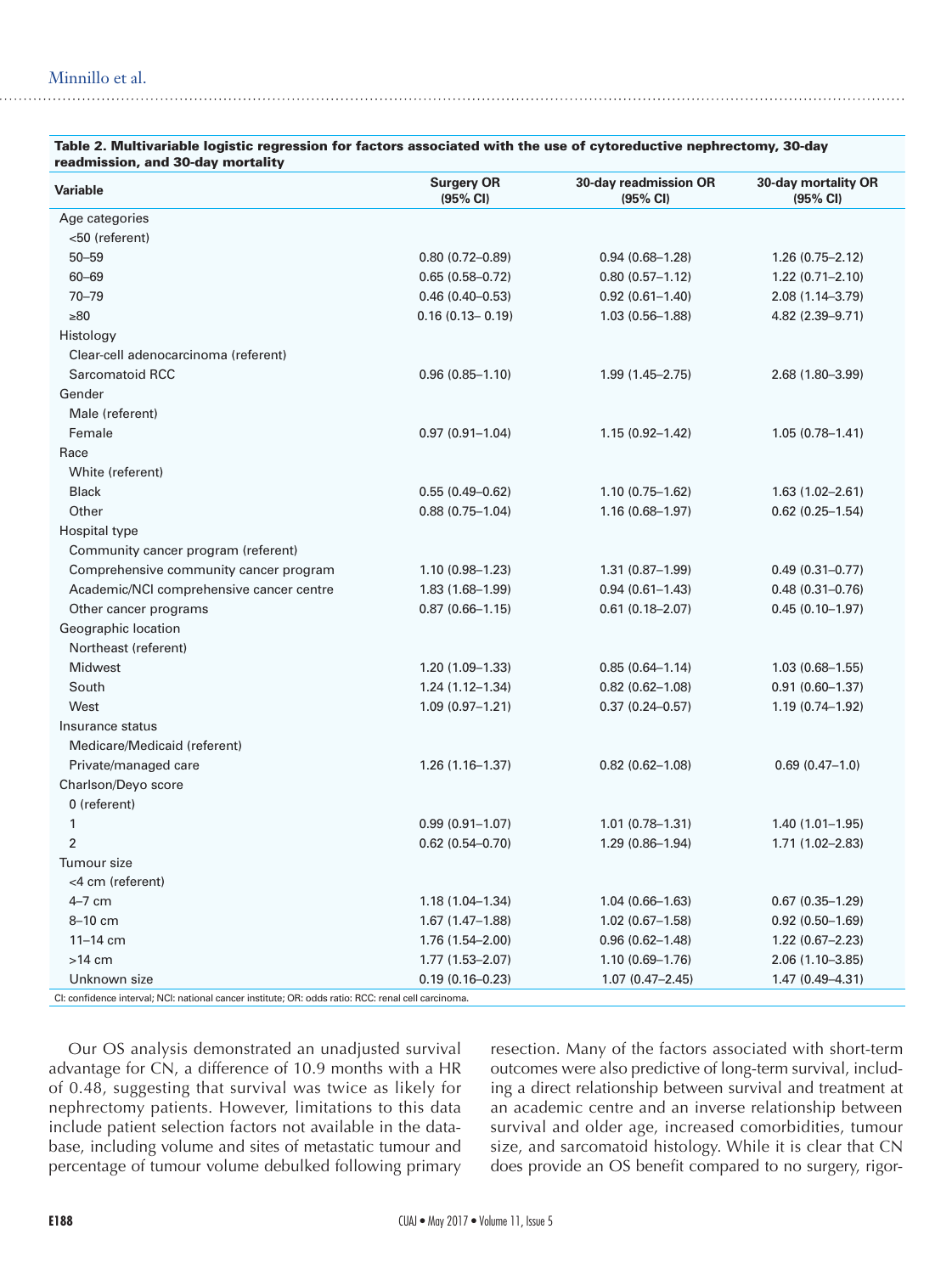

*Fig. 2.* Yearly 30-day mortality of patients undergoing cytoreductive nephrectomy (CN) from 1998–2011.

ous patient selection and counselling is important, as the perioperative mortality risks of surgery for certain patients may outweigh the survival benefit.

| effect of prognostic variables on survival     |                     |          |  |  |
|------------------------------------------------|---------------------|----------|--|--|
| Variable                                       | HR (95% CI)         | р        |  |  |
| Cytoreductive nephrectomy                      |                     |          |  |  |
| No surgery (referent)                          |                     |          |  |  |
| Yes                                            | $0.48(0.44 - 0.52)$ | < 0.0001 |  |  |
| Age                                            |                     |          |  |  |
| <50 (referent)                                 |                     |          |  |  |
| $50 - 59$                                      | $1.03(0.95 - 1.12)$ | 0.49     |  |  |
| $60 - 69$                                      | $1.08(0.99 - 1.18)$ | 0.07     |  |  |
| $70 - 79$                                      | $1.15(1.05 - 1.27)$ | 0.003    |  |  |
| >80                                            | $1.36(1.23 - 1.51)$ | < 0.0001 |  |  |
| Histology                                      |                     |          |  |  |
| Clear-cell adenocarcinoma - 8310<br>(referent) |                     |          |  |  |
| Papillary adenocarcinoma - 8260                | $1.02(0.88 - 1.19)$ | 0.78     |  |  |
| Sarcomatoid RCC - 8318                         | 1.79 (1.61-1.99)    | < 0.0001 |  |  |
| Gender                                         |                     |          |  |  |
| Male (referent)                                |                     |          |  |  |
| Female                                         | $1.05(1.00 - 1.10)$ | 0.05     |  |  |
| Race                                           |                     |          |  |  |
| White (referent)                               |                     |          |  |  |
| <b>Black</b>                                   | $1.05(0.97 - 1.14)$ | 0.21     |  |  |
| Hospital type                                  |                     |          |  |  |
| Community program (referent)                   |                     |          |  |  |
| Comprehensive community<br>cancer program      | $0.95(0.88 - 1.03)$ | 0.19     |  |  |
| Academic/NCI comprehensive<br>cancer centre    | $0.88(0.81 - 0.95)$ | 0.001    |  |  |
| Other                                          | $0.86(0.71 - 1.03)$ | 0.10     |  |  |

Table 3. Cox proportional hazard regression examining the

We acknowledge that our study has several limitations, one of which is its retrospective design. Patient performance status, individual surgeon volume, and case complexity data were not available. Although our study population is a large cohort with generalizability to the U.S. population, we cannot assess for referral patterns, which may influence outcomes.13 Also, this dataset does not have detailed comorbidity information, cause of death, or reason for readmission. We are also unable to comment on the OS of patients undergoing CN in the targeted molecular therapy era, as these data are not available after 2006, when sorafenib and sunitinib were introduced.3,4 Further analysis will be warranted once these data become available; however, it is expected

that the survival advantage of CN will be maintained in the era of targeted therapy, as two recent studies, one using SEER data and the other using a multi-institutional database, have demonstrated that CN was associated with an increased OS for patients treated in the targeted therapy era. $22,25$  Currently, two active randomized, phase 3 clinical trials are underway to

| Table 3 (cont'd). Cox proportional hazard regression<br>examining the effect of prognostic variables on survival |                     |          |  |  |
|------------------------------------------------------------------------------------------------------------------|---------------------|----------|--|--|
| <b>Variable</b>                                                                                                  | <b>HR (95% CI)</b>  | р        |  |  |
| Insurance status                                                                                                 |                     |          |  |  |
| Medicare/Medicaid (referent)                                                                                     |                     |          |  |  |
| Private/managed care                                                                                             | $0.92(0.87 - 0.98)$ | 0.005    |  |  |
| Tumour T-stage                                                                                                   |                     |          |  |  |
| pT1 (referent)                                                                                                   |                     |          |  |  |
| pT <sub>2</sub>                                                                                                  | $1.02(0.87 - 1.20)$ | 0.78     |  |  |
| pT3                                                                                                              | $1.18(1.03 - 1.34)$ | 0.01     |  |  |
| pT4                                                                                                              | $1.50(1.27 - 1.77)$ | < 0.0001 |  |  |
| Tumour grade                                                                                                     |                     |          |  |  |
| Well-differentiated (referent)                                                                                   |                     |          |  |  |
| Moderately differentiated                                                                                        | $1.11(0.93 - 1.32)$ | 0.26     |  |  |
| Poorly differentiated                                                                                            | $1.56(1.32 - 1.84)$ | < 0.0001 |  |  |
| Charlson/Deyo score                                                                                              |                     |          |  |  |
| 0 (referent)                                                                                                     |                     |          |  |  |
| 1                                                                                                                | $1.12(1.06 - 1.19)$ | 0.0001   |  |  |
| >2                                                                                                               | $1.20(1.10-1.31)$   | < 0.0001 |  |  |
| Tumour size                                                                                                      |                     |          |  |  |
| <4 cm (referent)                                                                                                 |                     |          |  |  |
| $4-7$ cm                                                                                                         | $1.14(1.04-1.25)$   | 0.004    |  |  |
| $7-10$ cm                                                                                                        | 1.27 (1.15–1.39)    | < 0.0001 |  |  |
| $10 - 14$ cm                                                                                                     | $1.33(1.21 - 1.46)$ | < 0.0001 |  |  |
| $>14$ cm                                                                                                         | $1.45(1.30-1.63)$   | < 0.0001 |  |  |
| Cl: confidence interval: HR: hazard ratio: NCI national cancer institute: RCC: renal cell                        |                     |          |  |  |

CI: confidence interval: HR: hazard ratio; NCI national cancer institute; RCC: renal cell carcinoma.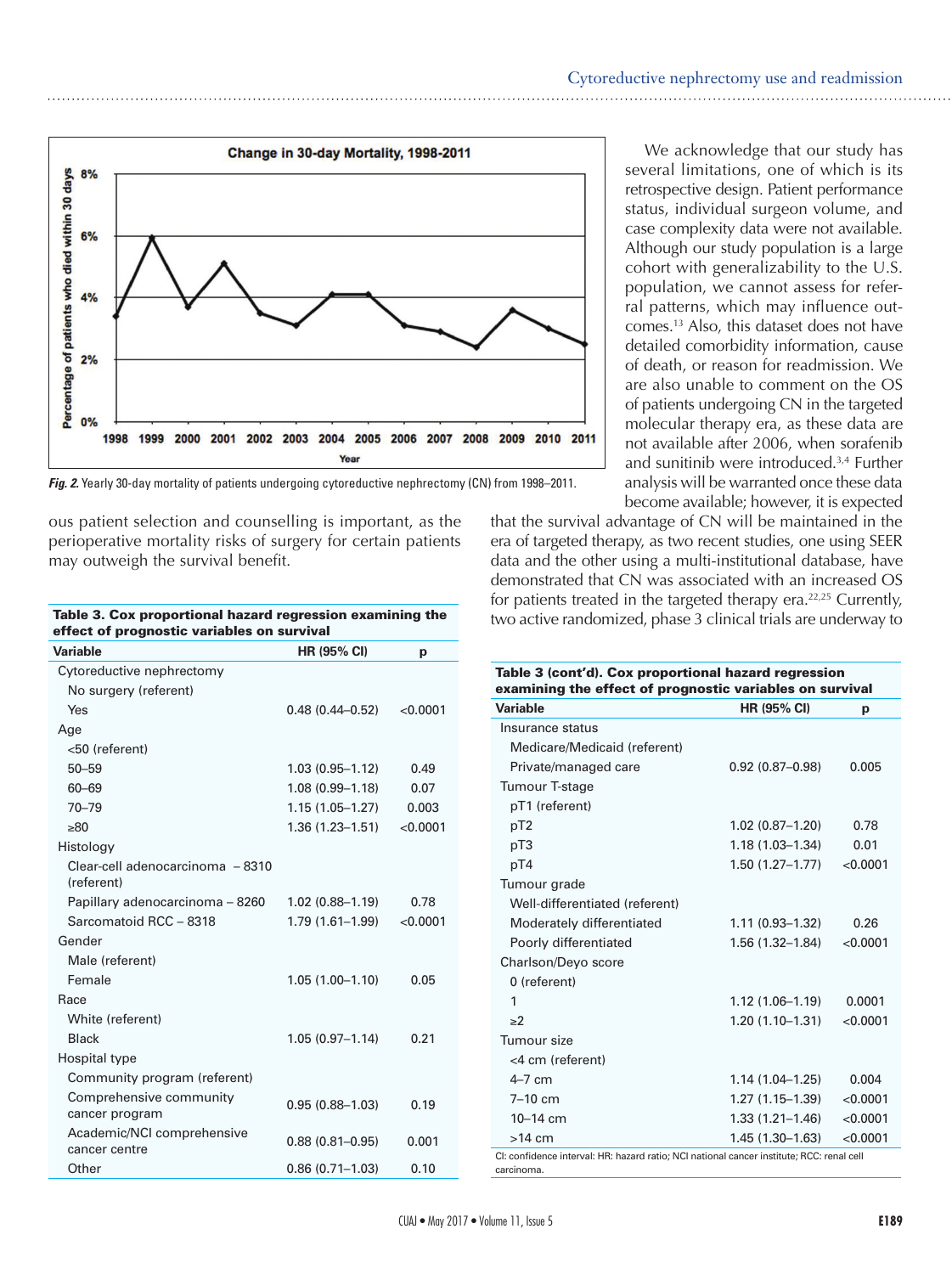assess the optimal use and timing of CN in the targeted therapy era: the CARMENA trial (NCT00930033) and the SURTIME (NCT01099423) trial. The results of these two trials should provide meaningful answers to these outstanding questions.

#### **Conclusion**

Increased CN use continues with relatively low surgical morbidity. There were few significant predictors of receiving CN besides having private insurance and being treated at an academic centre. CN continues to show a significant survival advantage; however, rigorous patient selection is essential, as elderly patients, patients with significant comorbidities, or patients with tumours >14 cm have higher risk of perioperative mortality, which may outweigh the survival benefit. Further study is required to determine if the finding of lower all-

cause mortality in patients treated at academic centres is due to improved care or unmeasured confounders.

Competing interests: The authors report no competing personal or financial interests.

Acknowledgments: The National Cancer Database is a joint program of the Commission on Cancer of the American College of Surgeons and the American Cancer Society. The American College of Surgeons and the Commission on Cancer have not verified and are not responsible for the analytic or statistical methodology employed, or the conclusions drawn from these data by the investigator.

This paper has been peer-reviewed.

#### References

- 1. Flanigan RC, Salmon SE, Blumenstein BA, et al. Nephrectomy followed by interferon alfa-2b compared with interferon alfa-2b alone for metastatic renal cell cancer. *N Engl J Med* 2001;345:1655-9. https://doi.org/10.1056/NEJMoa003013
- 2. Mickisch GH, Garin A, van Poppel H, et al. Radical nephrectomy plus interferon-alfa-based immunotherapy compared with interferon alfa alone in metastatic renal cell carcinoma: A randomized trial. *Lancet* 2001;358:966-70. https://doi.org/10.1016/S0140-6736(01)06103-7
- 3. Kane RC, Farrell AT, Saber H, et al. Sorafenib for the treatment of advanced renal cell carcinoma. *Clin Cancer Res* 2006;12:7271-8. https://doi.org/10.1158/1078-0432.CCR-06-1249
- 4. Motzer RJ, Rini BI, Bukowski RM, et al. Sunitinib in patients with metastatic renal cell carcinoma. *JAMA* 2006;295:2516-24. https://doi.org/10.1001/jama.295.21.2516
- 5. Rock EP, Goodman V, Jiang JX, et al. Food and Drug Administration drug approval summary: Sunitinib malate for the treatment of gastrointestinal stromal tumour and advanced renal cell carcinoma. *Oncologist* 2007;12:107-13. https://doi.org/10.1634/theoncologist.12-1-107
- 6. Rini BI. Metastatic renal cell carcinoma: Many treatment options, one patient. *J Clin Oncol* 2009;27:3225- 34. https://doi.org/10.1200/JCO.2008.19.9836



*Fig. 3.* Kaplan-Meier analysis of overall survival for patients undergoing cytoreductive nephrectomy (CN) from 1998–2006.

- 7. Abdollah F, Sun M, Thuret R, et al. Mortality and morbidity after cytoreductive nephrectomy for metastatic renal cell carcinoma: A population-based study. *Ann Surg Oncol* 2011;18:2988-96. https://doi.org/10.1245/s10434-011-1715-2
- 8. Cloutier V, Capitanio U, Zini L, et al. Thirty-day mortality after nephrectomy: Clinical implications for informed consent. *Eur Urol* 2009;56:998-1003. https://doi.org/10.1016/j.eururo.2008.11.023
- 9. Kader AK, Tamboli P, Luongo T, et al. Cytoreductive nephrectomy in the elderly patient: The M. D. Anderson Cancer Centre experience. *J Urol* 2007;177:855-60; discussion 60-1. https://doi.org/10.1016/j.juro.2006.10.058
- 10. Sun M, Abdollah F, Schmitges J, et al. Cytoreductive nephrectomy in the elderly: A population-based cohort from the USA. *BJU Int* 2012;109:1807-12. https://doi.org/10.1111/j.1464-410X.2011.10569.x
- 11. Raval MV, Bilimoria KY, Stewart AK, et al. Using the NCDB for cancer care improvement: An introduction to available quality assessment tools. *J Surg Oncol* 2009;99:488-90. https://doi.org/10.1002/jso.21173
- 12. Winchester DP, Stewart AK, Bura C, et al. The National Cancer Data Base: A clinical surveillance and quality improvement tool. *J Surg Oncol* 2004;85:1-3. https://doi.org/10.1002/jso.10320
- Bilimoria KY, Stewart AK, Winchester DP, et al. The National Cancer Data Base: A powerful initiative to improve cancer care in the United States. *Ann Surg Oncol* 2008;15:683-90. https://doi.org/10.1245/ s10434-007-9747-3
- 14. Deyo RA, Cherkin DC, Ciol MA. Adapting a clinical comorbidity index for use with ICD-9-CM administrative databases. *J Clin Epidemiol* 1992;45:613-9. https://doi.org/10.1016/0895-4356(92)90133-8
- 15. Aben KK, Luth TK, Janssen-Heijnen ML, et al. No improvement in renal cell carcinoma survival: A population-based study in the Netherlands. *Eur J Cancer* 2008;44:1701-9. https://doi.org/10.1016/j. eica.2008.04.014
- 16. Ljungberg B, Cowan NC, Hanbury DC, et al. EAU guidelines on renal cell carcinoma: The 2010 update. *Eur Urol* 2010;58:398-406. https://doi.org/10.1016/j.eururo.2010.06.032
- 17. Motzer RJ, Mazumdar M, Bacik J, et al. Survival and prognostic stratification of 670 patients with advanced renal cell carcinoma. *J Clin Oncol* 1999;17:2530-40. https://doi.org/10.1200/JCO.1999.17.8.2530
- 18. National Comprehensive Cancer Network (NCCN). NCCN Clinical Practice Guidelines in Oncology. Kidney Cancer, version 2.2014. http://www.nccn.org/professionals/physician\_gls/pdf/kidney.pdf. Accessed February 23, 2014.
- 19. Jeldres C, Baillargeon-Gagne S, Liberman D, et al. A population-based analysis of the rate of cytoreductive nephrectomy for metastatic renal cell carcinoma in the United States. *Urology* 2009;74:837-41. https://doi.org/10.1016/j.urology.2009.04.019
- 20. Zini L, Capitanio U, Perrotte P, et al. Population-based assessment of survival after cytoreductive nephrectomy vs. no surgery in patients with metastatic renal cell carcinoma. *Urology* 2009;73:342-6. https://doi.org/10.1016/j.urology.2008.09.022
- 21. Tsao CK, Small AC, Kates M, et al. Cytoreductive nephrectomy for metastatic renal cell carcinoma in the era of targeted therapy in the United States: A SEER analysis. *World J Urol* 2013;31:1535-9. https://doi.org/10.1007/s00345-012-1001-3